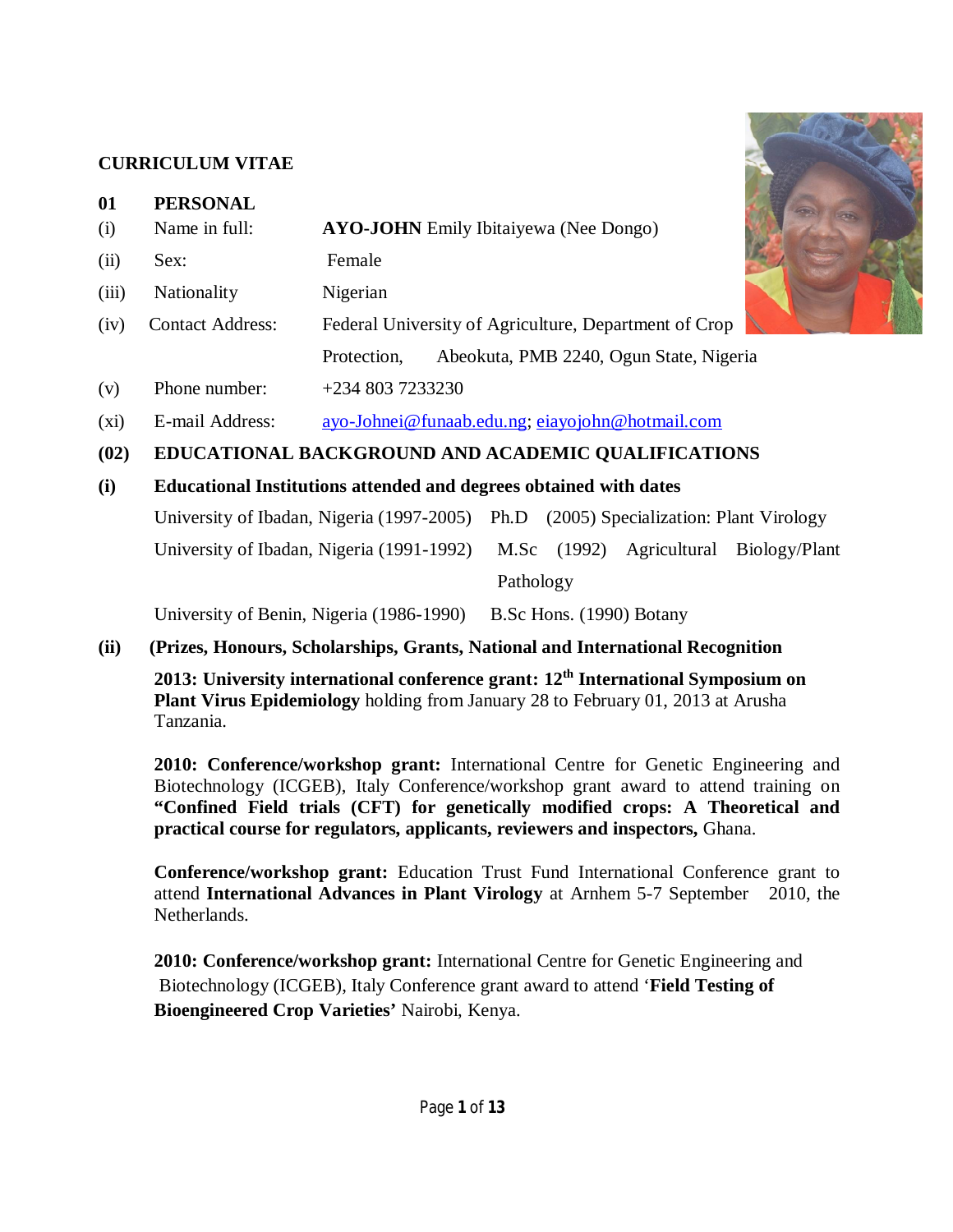**2009: Sanitary and Phytosanitary issues and International Trade:** United States Department of Agriculture (USDA) Faculty Exchange Fellowship August 7-December 13

**1997- 2004: Visiting Research Scholarship for Doctoral Studies.** International Institute of Tropical Agriculture (IITA).

### **(03) WORK EXPERIENCE**

| (i) Professor: Federal University of Agriculture, Abeokuta.         | 2017 to date  |
|---------------------------------------------------------------------|---------------|
| (ii) Reader: Federal University of Agriculture, Abeokuta.           | 2014-2017     |
| (iii) Senior Lecturer: Federal University of Agriculture, Abeokuta. | $2011 - 2014$ |
| (iv) Lecturer I: Federal University of Agriculture, Abeokuta.       | $2008 - 2011$ |
| (v) Lecturer II: Federal University of Agriculture, Abeokuta.       | $1999 - 2008$ |
|                                                                     |               |

### **Courses taught**

# **Undergraduate**

| CPT 515 | Plant disease Epidemiology and Management                 |
|---------|-----------------------------------------------------------|
| CPT 506 | Biotechnology in Crop Protection                          |
| CPT 507 | <b>Plant Protection</b>                                   |
| CPT 509 | Micro-propagation in Crop Protection (Course Coordinator) |
| AGS 597 | Pre-data Seminar (proposal)                               |
| AGS 598 | Post-data Seminar                                         |
|         |                                                           |

# **Postgraduate**

| PDT 706        | Principles of Plant Pathology (Course Coordinator) |
|----------------|----------------------------------------------------|
| <b>CPT 822</b> | <b>Plant Virology (Course Coordinator)</b>         |
| <b>CPT 823</b> | Plant Disease control and Management               |
| <b>CPT 826</b> | Pesticides                                         |
| <b>CPT 827</b> | Principles and Practice of Vertebrate Pests        |
| <b>CPT 897</b> | Pre-data seminar (proposal)                        |
| <b>CPT 898</b> | Post-data seminar                                  |

# **Student Supervision**

| <b>Bachelor of Agriculture</b>                       | Major Supervisor | 90 |
|------------------------------------------------------|------------------|----|
| Postgraduate: Master of Agriculture Major Supervisor |                  | 8  |
| Postgraduate: (PhD) Major Supervisor                 |                  |    |
| Postgraduate: Diploma                                | Major Supervisor |    |
| Postgraduate of Supervisory Member                   |                  |    |
| Committee                                            |                  |    |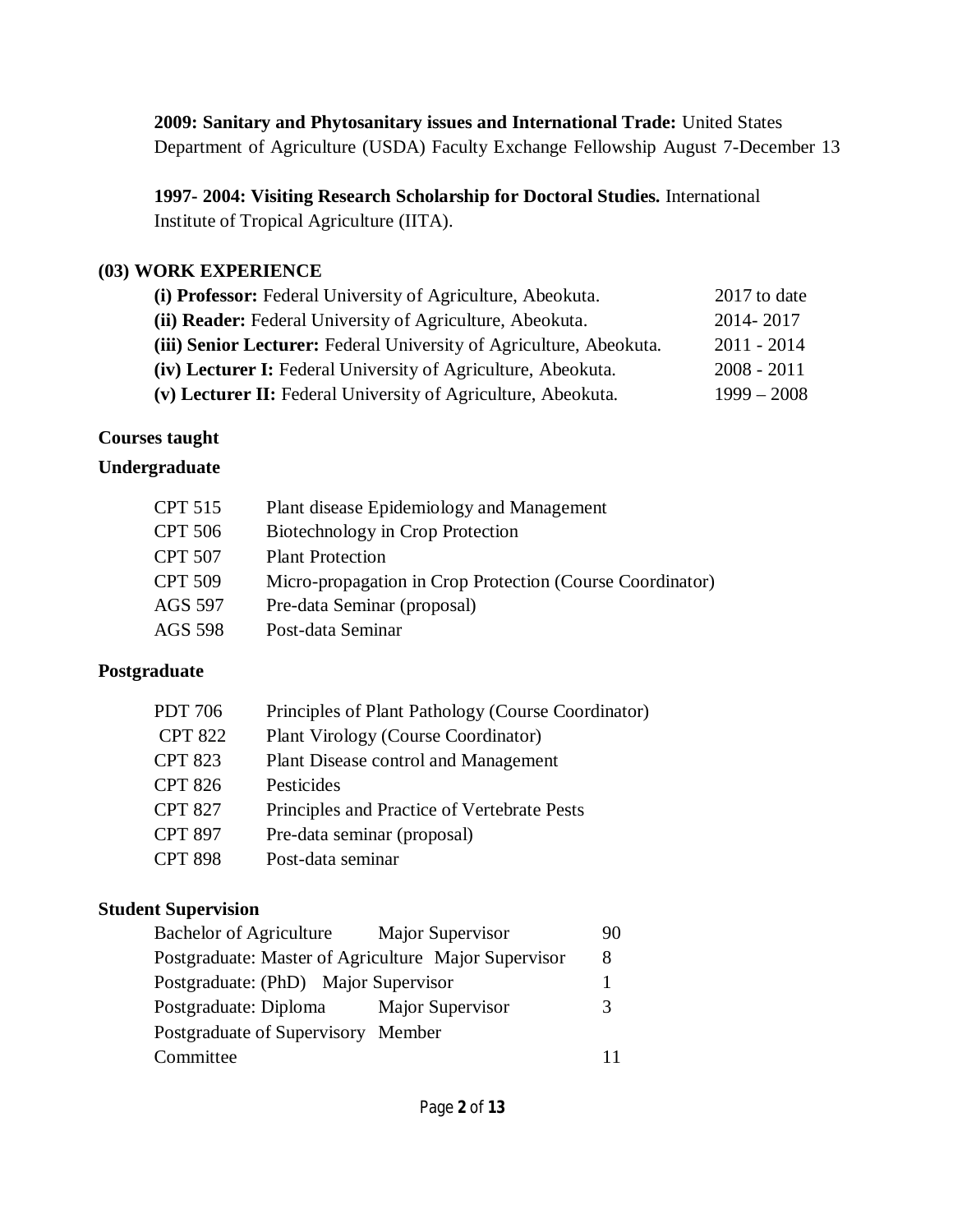#### **(04) SPECIAL ASSIGNMENT/COMMUNITY SERVICE Special Assignment Acting Head of Department:** Department of Crop Protection, Federal University of Agriculture, Abeokuta. **December 01 2016 to November 30 2018. Associate Scientist:** Biotechnology Centre, Federal University of Agriculture, Abeokuta. 2**005 to date.**

#### **DEPARTMENT**

| $\mathbf{i}$ | Postgraduate coordinator                                 | $2018$ -date |
|--------------|----------------------------------------------------------|--------------|
| $\rm ii$     | Course Coordinator, CPT 509                              | $2019$ -date |
| iii          | Level Adviser, 300 L                                     | $2019$ -date |
| iv           | Department of Crop Protection Representative in COLPLANT |              |
|              | Board of Studies (CBS)                                   | 2012-2016    |
| V            | Undergraduate Seminar Coordinator                        | 2014-2016    |
| vi           | Course Coordinator, CPT 505                              | 2014-2019    |
| vii          | Course Coordinator, PDT 706                              | $2013$ -date |
| viii         | Chairperson, Departmental Ceremonial Committee           | 2015-2016    |
| ix           | Secretary, Departmental DTLC Committee                   | 2013-2016    |
| $\mathbf{X}$ | Level Adviser, 400 L                                     | 2013/2014    |
| xi           | Level Adviser, 500 L                                     | 2014/2015    |
| xii          | Level Adviser, 100 L                                     | 2015/2016    |
| xiii         | Secretary, Departmental Board meeting                    | 2005-2013    |
| xiv          | Member, Department of Crop Protection Curriculum Review  |              |
|              | Committee (COSREC)                                       | 2010         |
|              |                                                          |              |

# **COMMUNITY/PROFESSIONAL SERVICES**

| i.   | Secretary, Board of Trustees Nigerian Society for Plant Protection<br>(NSPP) | 2019 to date |
|------|------------------------------------------------------------------------------|--------------|
| ii.  | Treasurer, National Association of University Women                          |              |
|      | (FUNAAB Chapter).                                                            | $2013$ -date |
| iii. | Secretary, Nigerian Society for Plant Protection (NSPP)                      | 2016-date    |
| iv.  | Assistant Secretary/Newsletter Editor, Nigerian Society for Plant            |              |
|      | Protection (NSPP)                                                            | 2015-2016    |
| V.   | Zonal Coordinator Southwest Nigeria, Nigerian Society for                    |              |
|      | <b>Plant Protection (NSPP)</b>                                               | 2013-2015    |
| vi.  | Resource Person, Workshop on Identification of virus symptoms                |              |
|      | for Fadama III staff, Oyo State.                                             | 2014         |
| vii. | Secretary, 37 <sup>th</sup> Annual conference, Nigerian Society for Plant    |              |
|      | Protection.                                                                  | 2012         |
| viii | Member, Parents Teachers Association, Air force                              |              |
|      | Comprehensive School, Ibadan                                                 | 2013-2018    |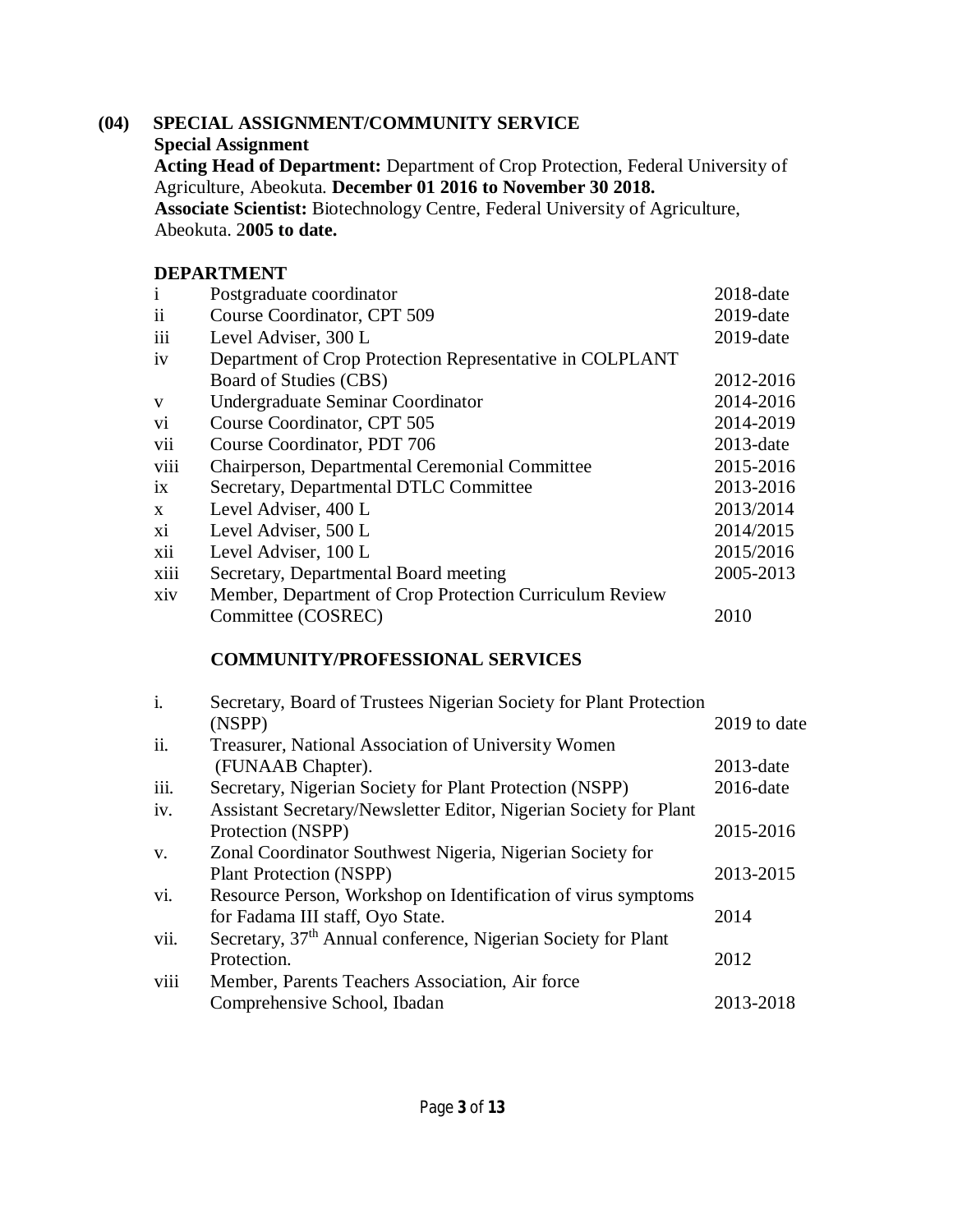# **(05) Training Programme attended (with dates)**

- **1. 2016:** Introduction to Phylogenetics workshop held at Bioscience Centre, International Institute of Tropical Agriculture, (IITA), Ibadan. January 25-29
- **2. 2014:** A 3-day intensive training on proposal writing, grants sourcing and intellectual property. August 5- 7.
- **3. 2014:** Introduction to Biotechnology course, Biotechnology course, Federal University of Agriculture, Abeokuta (FUNAAB). April 28- May 02.
- **4. 2014:** Applications of Biotechnology for the Diagnosis of Food and Plant Pathogens. Federal University of Agriculture, Abeokuta (FUNAAB). June 23 - 27
- **5. 2013:** Training Workshop on Statistical Analysis and Data Management Organized by Federal University of Agriculture, Abeokuta Universal Conservices Limited (FUCONS LIMITED). April 10 to 12,
- **6. 2011:** Capacity building training on parenting and marital stability for FUNAAB Staff. Organized by Agricultural media Resources and Extension Centre (AMREC), Federal University of Agriculture, Abeokuta (FUNAAB). 23 November.
- **7. 2011:** Molecular Techniques for DNA and Protein Analysis, Federal University of Agriculture, Abeokuta (FUNAAB). 23 November.
- **8. 2010:** Workshop on Risk Analysis of Genetically Modified (GM) Crops for General Release: A Theoretical and Practical course for (Prospective) Applicants, Regulators and Expert Reviewers, Nairobi, Kenya. 14 –18 December.
- **9. 2010:** Workshop on Confined Field Trials (CFT) for Genetically Modified Crops: A Theoretical and practical course for regulators, applicants, reviewers and inspectors of CFTs, Accra, Ghana. 30<sup>th</sup> August-3<sup>rd</sup> September
- **10. 2010:** Workshop on Sanitary and Phytosanitary measures for food security and International Trade at Ahmadu Bello University Zaria. April 26 - May 4
- **11. 2009:** Workshop on "Pest Risk Analysis for Pest Risk Analysis" for 2009 USDA Faculty Exchange Scholars at Texas A & M University U.S.A. 26/10 - November 6**.**
- **12. 2009:** Training workshop on writing "good Syllabus" Centre for Teaching Excellence, Texas A & M University U.S.A. 20 August**.**
- **13. 2009:** Laboratory Safety Workshop at Texas A & M University U.S.A. August 21.
- **14. 2009:** Training workshop on "Lecturing well". Centre for Teaching Excellence Texas A & M University U.S.A. 09 September**.**
- **15. 2009:** Training workshop on "Engaging students in classroom Discussion". Centre for Teaching Excellence, Texas A & M University U.S.A. 10 September**.**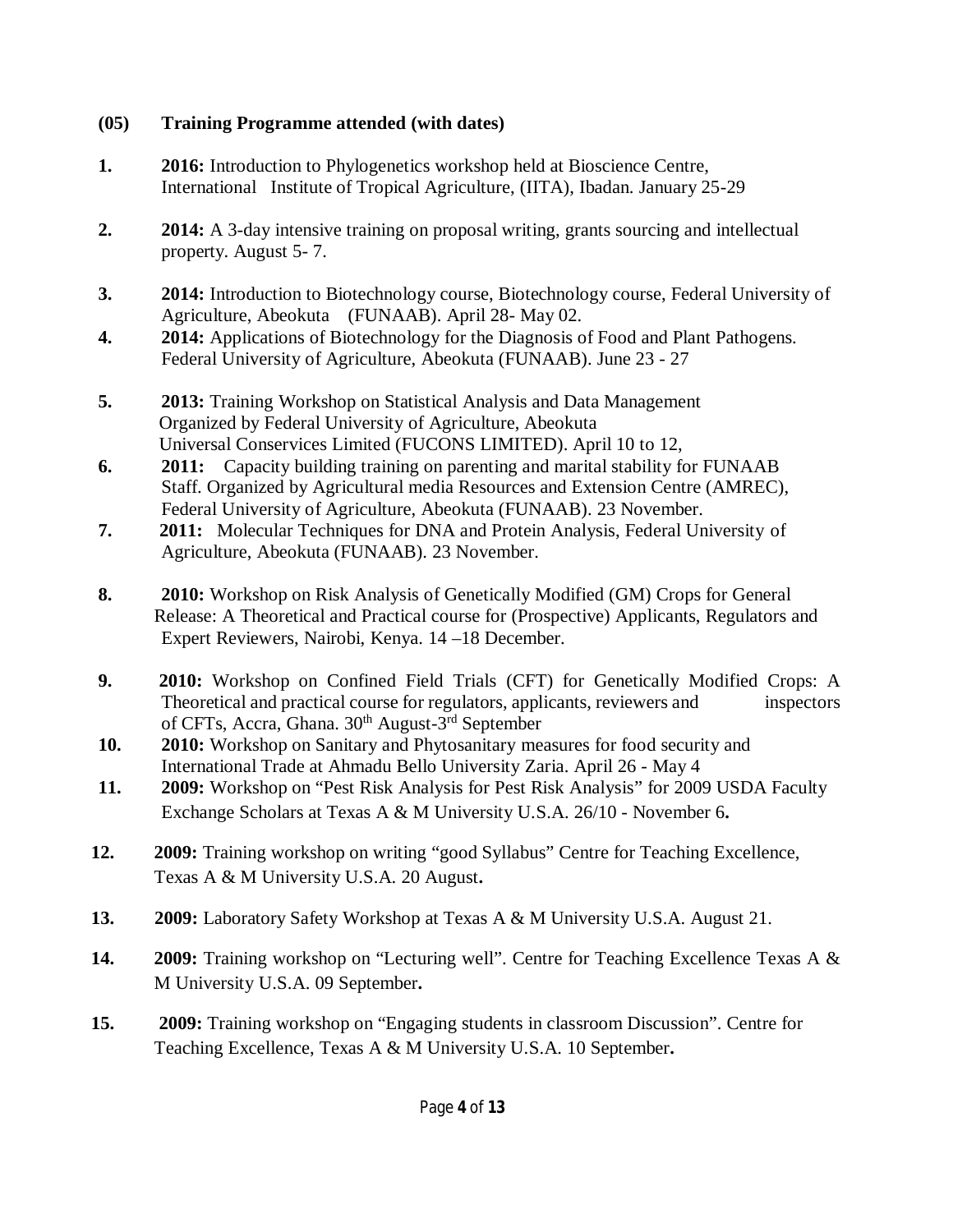| 16. | 2009: Training workshop on "Beginning with the end in mind" What do you want your<br>students to know and what do you want them to be able to do with what they know. Centre<br>for Teaching Excellence, Texas A & M University U.S.A. 10 December. |
|-----|-----------------------------------------------------------------------------------------------------------------------------------------------------------------------------------------------------------------------------------------------------|
| 17. | <b>2009:</b> Training workshop on "Assessment and feedback that demonstrates students"<br>learning" How will you know they know Centre for Teaching Excellence Texas A & M<br>University U.S.A.<br>16 November.                                     |
| 18. | <b>2009:</b> Training on the "Power of Powerful Presentation" Texas A & M University                                                                                                                                                                |
|     | U.S.A. 25 September.                                                                                                                                                                                                                                |
| 19. | <b>2009:</b> Training on the use of Microsoft Excel 2007 Essentials, Texas A & M University<br>U.S.A. $6^{th}$ & $8^{th}$ November.                                                                                                                 |
| 20. | 2009: Training on the use of SAS Statistical Package at Texas A & M University                                                                                                                                                                      |
|     | U.S.A. November. .                                                                                                                                                                                                                                  |
| 21. | <b>2009:</b> Workshop on Workshop on Field Testing of Bioengineered Crop Varieties held                                                                                                                                                             |

#### **(06) COMMENDATION**

- i. Letter of commendation from the President, Nigerian Society for Plant Protection for successful hosting of the  $37<sup>th</sup>$  annual conference between May 6 and 10, 2012
- ii. Letter of commendation from the Director, UNAAB Biotechnology Centre for outstanding service rendered during the  $11<sup>th</sup>$  Summer course of Biotechnology Centre and 21<sup>st</sup> annual conference of Biotechnology Society of Nigeria Held from the  $7<sup>th</sup>$ -16<sup>th</sup> July and 16<sup>th</sup>-19<sup>th</sup> July 2008
- iii. Letter of commendation from the Director, UNAAB Biotechnology Centre for outstanding service rendered during the  $12<sup>th</sup>$  and  $13<sup>th</sup>$  summer courses of Biotechnology Centre which took place 5-11 and 12 to 18 July 2009.

#### **(07) Membership of Professional Bodies**

- i. American Society of Microbiology, (ASM)
- ii. Biotechnology Society of Nigeria (BSN)

from Abuja, Nigeria. 8-9 February.

iii. Nigerian Society for Plant Protection (NSPP)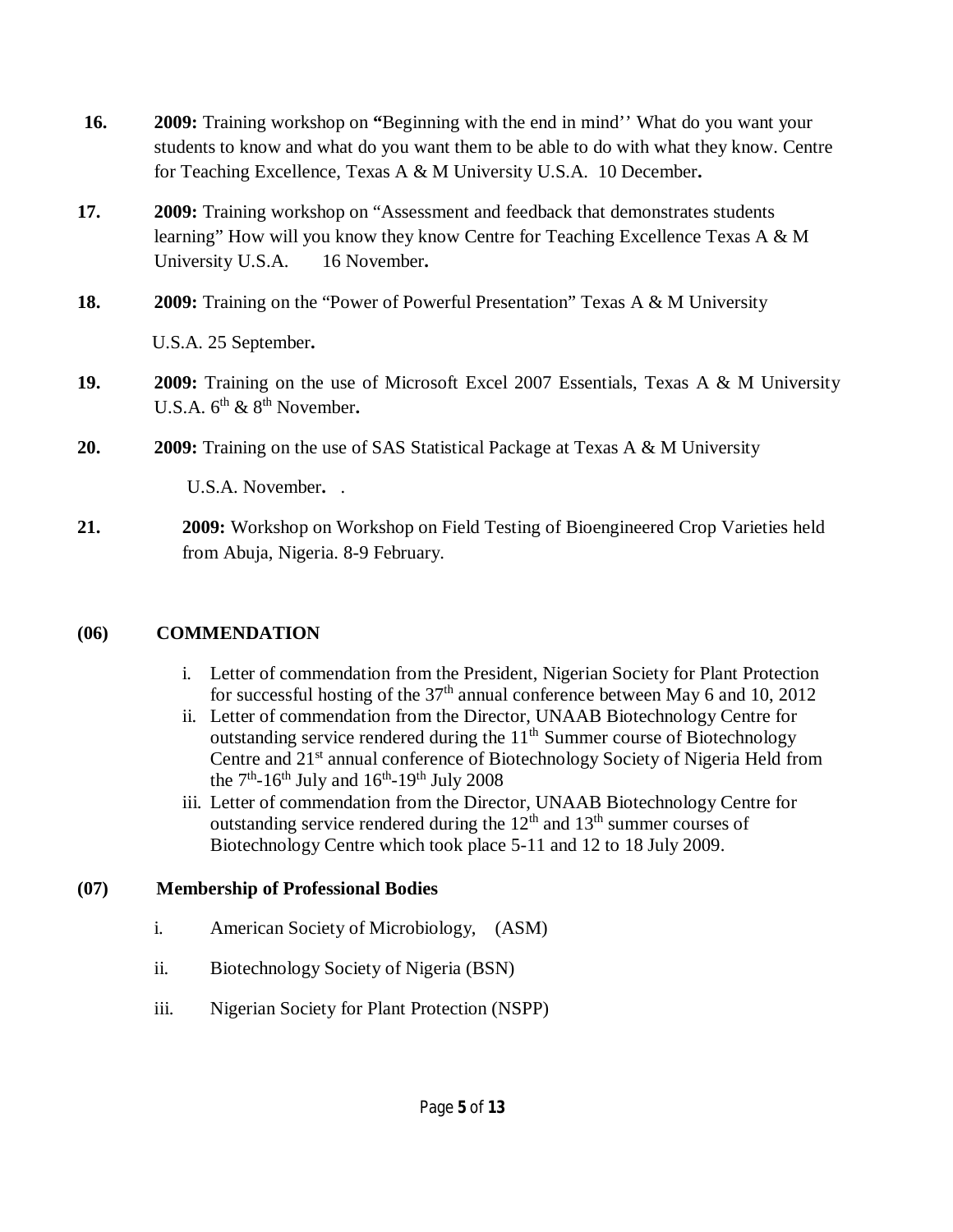# **(08) RESEARCH PROJECTS OR COMMISSIONED PROJECTS**

# **(i) Completed Research**

- Development of multiplex primer set for the detection of tomato (*Solanum lycopersicum* L.) viruses and their management with botanicals
- Evaluation of three botanicals for bio-efficacy against aphid vector population density and viral diseases of pepper (*Capsicum annuum* L.)"
- Effect of intercropping ginger, spring onion and sesame on the vectors, viral diseases and yield of pepper (*Capsicum annuum*).
- Sequential arrangement of maize population on the vector, viral diseases and yield of okro (*Abelmoschus esculentus* Moench).
- Epidemiological Assessment of pepper veinal mottle virus (PVMV) spread on growth and yield of three pepper (*Capsicum annuum*) cultivars.
- Tomato-maize and or tomato-okra intercrop on the vector, viral diseases and yield of tomato cultivars.
- Neem-oil application on the incidence and severity of Rice yellow mottle virus disease and yield of four rice cultivars.
- Use of three botanicals for the management of viral diseases and improved yield of pepper.
- Survey for virus diseases of Cucurbit crops in three states of southwest Nigeria.
- Incidence and severity of virus symptoms on field-grown Tomato crops in Ogun State.
- Detection of viruses affecting pepper plants in Ogun state
- Distribution and Characterization of *Cucumber mosaic virus* (CMV) infecting *Musa* spp. in Southern Nigeria
- Field evaluation of local and exotic cucurbit crops to viruses in humid transition zone of southwest Nigeria.
- Evaluation of Improved cowpea varieties to viruses in a derived savanna agro-ecology.
- Epidemiology of Tobamoviruses in soils and weeds in two states of southwest Nigeria
- Evaluation of local and improved tomato cultivars to natural virus infection in a derived savanna zone.
- Detection of viruses infecting 10 varieties of sweet potatoes grown in Abeokuta.
- Responses of three tomato cultivars to Tomato mosaic virus in the Screenhouse.
- Seed-borne viruses associated with field grown cowpea in the arid zone of Northern Nigeria
- Molecular diversities of *Cucumber mosaic virus isolates* in Nigeria
- Molecular characterization of mosaic and viruses infecting pawpaw in home orchards in Ibadan, Nigeria
- Molecular diversities of *Pepper veinal mottle virus isolates* in Nigeria
- Efect of single and mixed virus infections on pepper and tomato
- Effect of Rice yellow mottle virus infection on four rice cultivars
- Effect of viruses on the growth and yield of some tomato and pepper varieties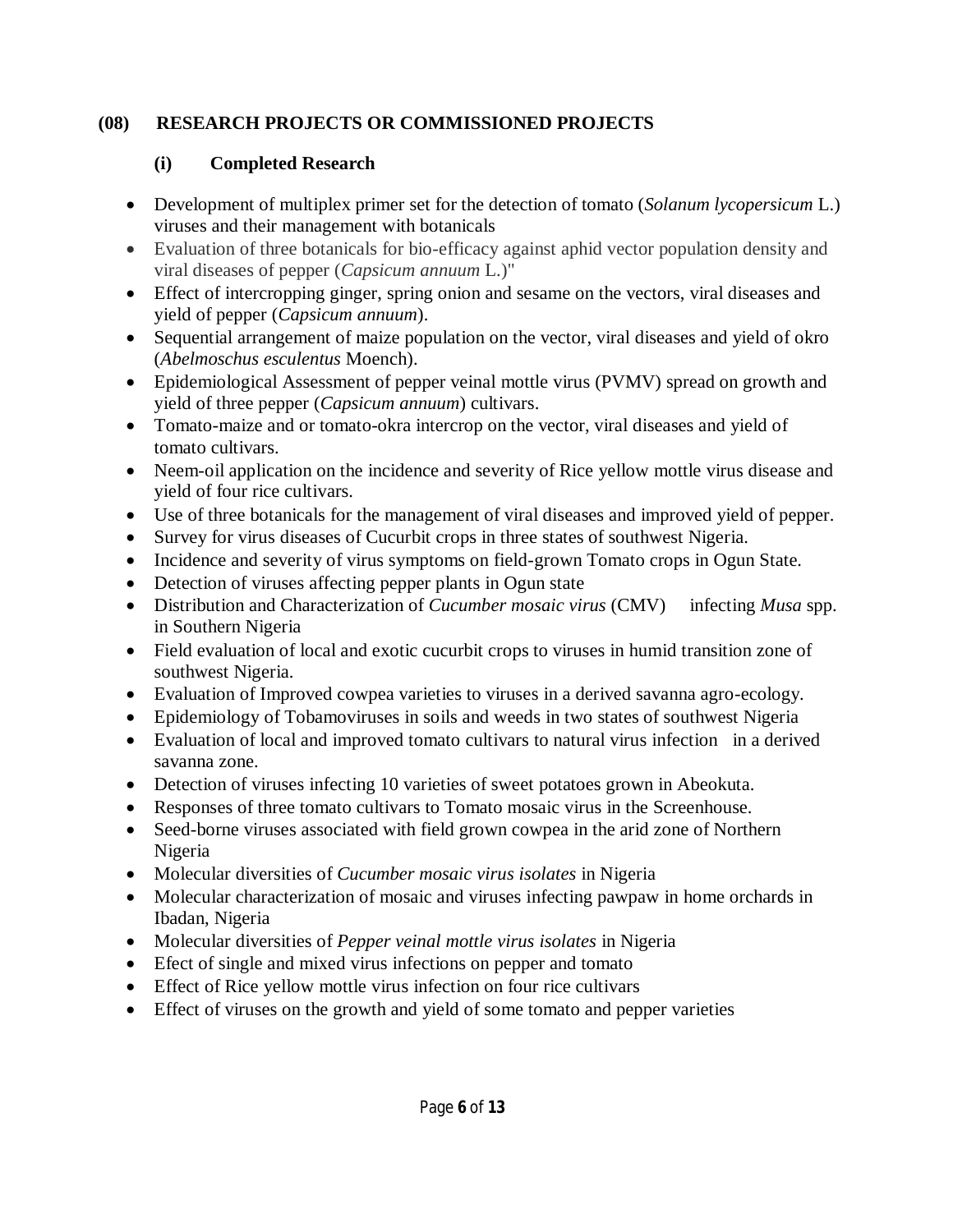#### **(ii) Research In Progress**

- a) Molecular characterization of *Potyviruses* infecting fruit vegetables in southwest Nigeria
- b) Evaluation of botanicals for the management of cucurbit viruses
- c) Evaluation of Neemforce® for control of tomato viruses
- d) Cultural management of Okro viruses in a humid transition zone of southwest Nigeria
- e) Epidemiology of *Pepper veinal mottle virus.*
- f) Molecular Characterization of viruses infecting *Morinda lucida* 'Eruwo' and *Cnidoscolus aconitifolius* 'Iyano paja'

# **(09) PUBLICATIONS**

# **(i) Journal articles in Print**

**1. Ayo-John E. I.** (2006). Detection of *Cucumber mosaic virus* isolates by ELISA and RT-PCR from naturally infected *Musa* spp. *Nigerian Journal of Biotechnology* 17: 69- 78. Published by the Biotechnology Society of Nigeria. Nigeria.

**2. Ayo-John E. I.** and Ekpo, E.J.A. (2006). Survey for the Incidence and Distribution of *Cucumber mosaic virus* Genus *Cucumovirus* and *Banana streak badna virus* in *Musa*  spp. in South-Eastern Nigeria. *Nigerian Journal of Plant Protection* 23: 27-39. Published by the Nigerian Society for Plant Protection. Nigeria.

**3.** Odedara, O.O., Hughes, J. d'A., Soyinka, S. A. and **Ayo-John E. I.** (2007). Diagnosis, Occurrence and Seed transmission studies of viruses affecting four *Centrocema* species in Nigeria. *Tropical Science* 47(4): 244-252 Published by Wiley interScience U.K. DOI: 10.1002/ts.218.

**4. Ayo-John, E. I.,** d' A.J. Hughes and Ekpo, E. J.A. (2008). Survey for CMV in field samples of Musa spp. in southern Nigeria *International Journal of Pest Management* 54 (2): 167-172. Published by Taylor and Francis U.K. DOI: 10.1080/09670870701875235.

**5. Ayo-John E. I.,** Hughes, J. d'A. Ekpo, E.J.A. and Soyinka, S. A. (2008). A survey in southern Nigeria reveals the presence of Cucumber mosaic virus subgroup I Musa crops. *Fruits* 62 (3): 1-9. Published by Agricultural Research for Development CIRAD France. DOI: 10.1051/fruits:2008003.

**6. Ayo-John, E.I.,** Ekpo, Odedara, O.O. and Hughes J. d'A. (2011). Virus symptom expressions on Musa landraces in 1999, 2000 and 2004 in southern Nigeria: *Cucumber mosaic virus* (CMV) disease incidence and subgroup differentiation *Archives of Phytopathology and Plant Protection* 44 (6): 547-557. Published by Taylor and Francis U.K. <http://dx.doi.org/10.1080/03235400903187352.>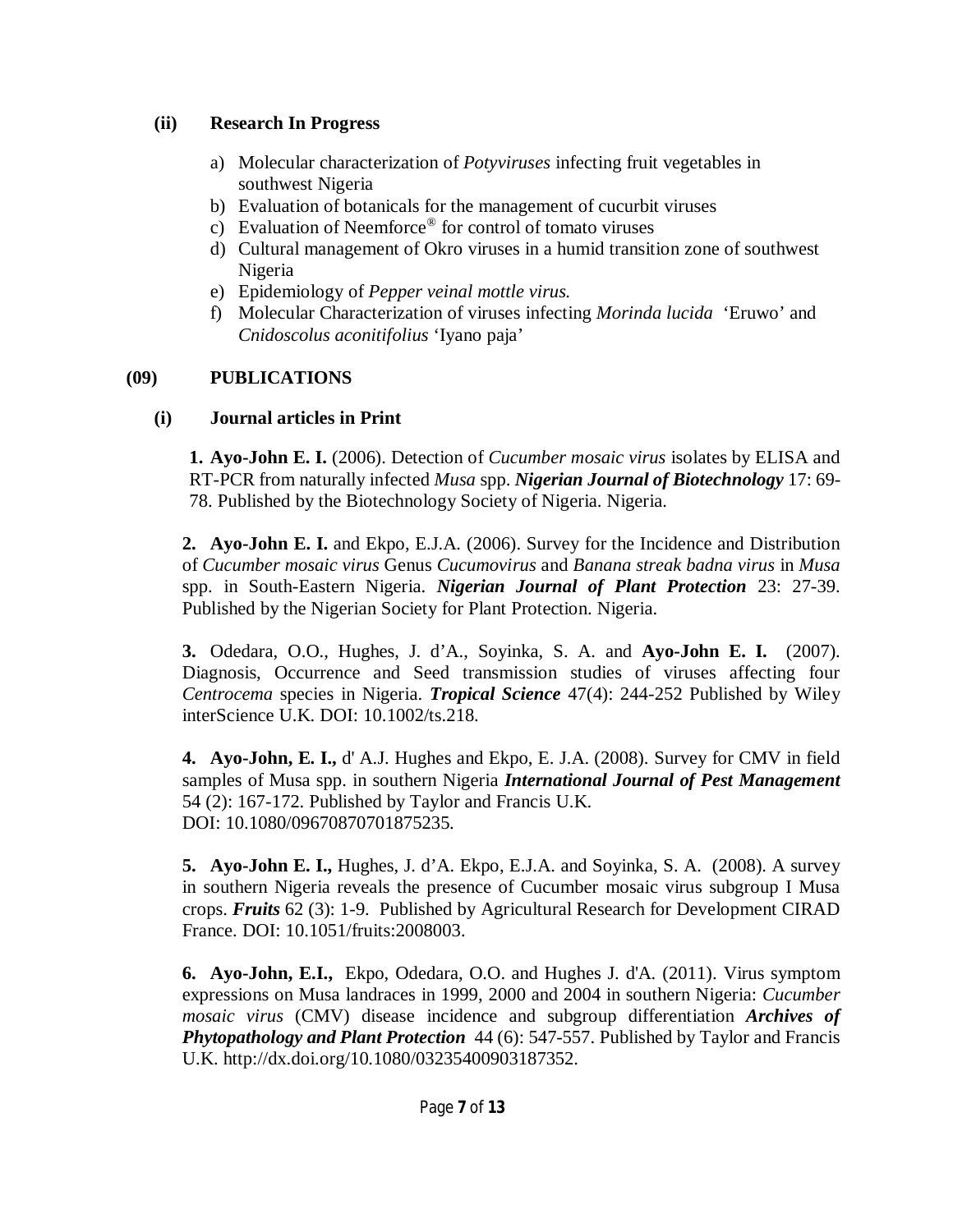**7.** Enikuomehin, O.A., Jimoh, M. Olowe, V.I.O., **Ayo-John, E.I.,** Akintokun, P.O. (2011). Effect of sesame (Sesamum indicum L.) population density in a sesame/maize (Zea mays L.) intercrop on the incidence and severity of foliar diseases of sesame. *Archives of Phytopathology and Plant Protection* 44 (2):168-178. Published by Taylor and Francis U.K. <http://dx.doi.org/10.1080/03235400902952244.>

**8.** Odedara, O.O., **Ayo-John, E. I.,** Bankole, M.T., Tinuala, B.G., Odetayo, O.D., Adebulehin, T.I., Adesomoju O.D and Imaku, E.O. (2011). Distribution of viruses on okra plants in Southwestern Nigeria. *Academic Journal of Plant Science* 4 (1): 19-21. Published by International Digital Organization for Scientific Information (IDOSI) Deira, Dubai, UAE. [http://www.idosi.org/ajps/4\(1\)11/4.pdf.](http://www.idosi.org/ajps/4(1)11/4.pdf.)

**9. Ayo-John, E.I.,** Odedara, O.O., Yekini, B., Raheem, N. and Oladokun J. (2011). Occurrence of viruses infecting field-grown tomato in Ogun state Southwest Nigeria. *Nigerian Journal of Horticultural Science* 16: 1-8. Published by the Published by the Horticultural society of Nigeria. Nigeria

**10.** Popoola, A.R., Ganiyu, S.A. Babalola, O.A. and **Ayo-John, E. I.** (2011). Effect of tillage methods on bacterial leaf spot, speck and fruit yield of two tomato varieties. *Nigerian Journal of Plant Protection* 25 (1): 127-138. Published by the Nigerian Society for Plant Protection. Nigeria.

**11.** Odedara, O.O., **Ayo-John, E.I.,** Gbuyiro, M.M., Falade, F.O. and Agbebi, S.E. (2012). Serological detection of yam viruses on farmer's fields in Ogun State, Nigeria. *Archives Of Phytopathology And Plant Protection* 45(7) 840-845. Published by Taylor and Francis U.K. <http://dx.doi.org.10.1080/03235408.2011.599121.>

**12. Ayo-John E. I.,** Ekpo, E.J.A. and Hughes, J. d'A. (2012). Characterization of three Cucumber mosaic virus (CMV) isolates genus Cucumovirus infecting host crops in Nigeria. *Tropical Agriculture (Trinidad)* 89 (3): 151-160. Published by the University of the West Indies St. Augustine, Trinidad. 0041-3216/2012/030151-10.

**13. Ayo-John** E. I., Odedara, O.O. Oni, O.P., Daniel, O., Liadi, A.O. and Akpogume, E. (2012). Relative abundance of viruses causing diseases of field-grown pepper (*Capsicum annuum* L.) in a derived savannah zone of Nigeria (2012). *Nigerian Journal of Plant Protection* 23; 1-9. Published by the Nigerian Society for Plant Protection, Nigeria.

**14. Ayo-John E.I,** Ekpo, E. J. A. and Hughes, J. d' A. (2012). Serological Properties and Aphid transmission of *Cucumber mosaic virus* genus (Cucumovirus) isolated from *Musa* spp. crops in Southern Nigeria. *Nigerian Annals of Science* 11: 45-53. Published by the Faculty of Science, Ambrose Alli University, Ekpoma. Nigeria.

**15. Ayo-John E. I.** and Olaniyi O. O. (2012). Reactions of Cassava (*Manihot esculenta*  L. Crantz) cultivars to African Cassava Mosaic Disease. *Production Agriculture and*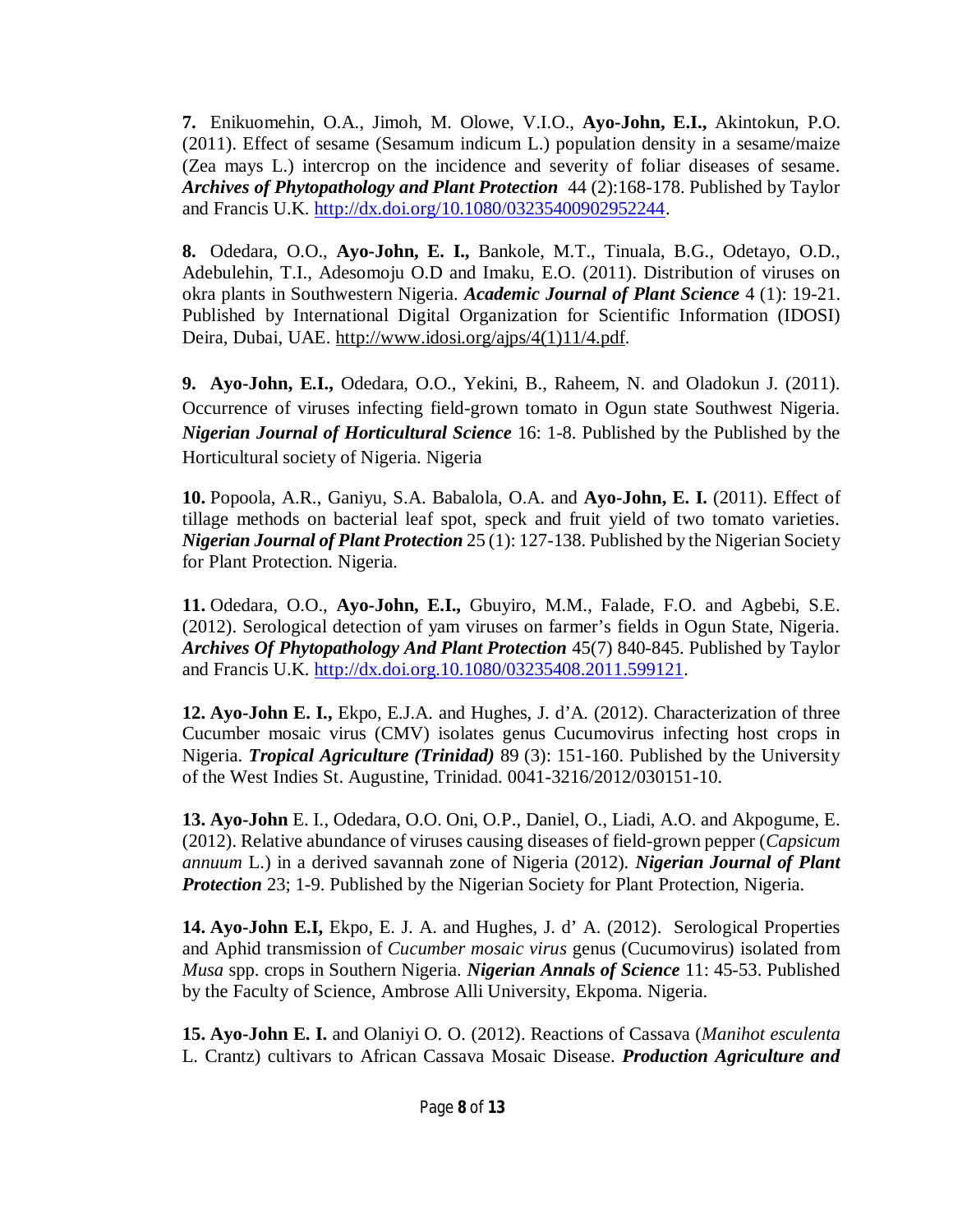*Technology Journal* 8 (2): 117-126 Publication of Nasarawa State University, Keffi. [www.patnsukjournal.net/currentissue.](http://www.patnsukjournal.net/currentissue.)

**16. Ayo-John E.I,** and Hughes, J. d' A. (2014). Identification of *Cucumber mosaic virus* isolates infecting Musa spp. in and Vegetable crops on Southern Nigeria. *International Journal of Virology* 10 (3): 204-210. Published by Academic Journals Inc. USA. DOI 10.3923/ijv.2014.204.210.

**17. Ayo-John E.I,** Mohammed, W.A. and Oyagbinrin, S.T. (2014). Virus symptoms and viruses associated with two cucurbit crops grown in a derived savannah agro-ecology in Nigeria. *Albanian Journal of Agricultural Science* 13 (2): 125-130. Published by Agricultural University of Tirana.

**18. Ayo-John E. I.,** Hughes, J. d'A. and Ekpo, E.J.A. (2013). Occurrence of *Cucumber mosaic virus* (CMV) in home garden vegetables in southern Nigeria. *Nigerian Journal of Horticultural Science* 18: 85-92. Published by the Horticultural Society of Nigeria.

- **19. Ayo-John, E. I.,** Olorunmaiye, P.M., Odedara, O. O., Dada, O. B., Abiola, K.O. and Oladokun, J.O. (2014). Assessment of Field-Grown Cucurbit Crops and Weeds within Farms in South-West Nigeria for Viral Diseases. *Notulae Scientia Biologicae* **6(3): 321-325.** Published by AcademicPres on behalf of Horticulture and Forestry Society from Transylvania (SHST).
- **20 .** Lawal R.O., Atungwu, J. J. **Ayo-John, E. I.** and Kehinde, O. B. (2014). Variability of nematode community structure and grain yield in organic fertilizer amended soya bean field. *Nigerian Journal of Nematology* **2:33-47.** Published by the Nigerian Society of Nematology. Nigeria.
- **21.** Ayo-John E. I., J. Osho, J. Omotayo, A. Osiname, and V. Odeleye (2015). Responses of three tomato (*Solanum lycopersicon* L.) cultivars to mechanical inoculation with Tomato mosaic virus under screenhouse condition. *Nigerian Journal of Plant Protection* **29(1): 103-11.** Published by Nigerian Society for Plant Protection, Nigeria.
- **22.** Popoola, A.R Ganiyu, S.A., Babalola,O.A., **Ayo-John, E.I.,** Fajinmi, A.A., Kehinde, I.A. and Adegboye, T.H. (2015). Impact of soil amendments and weather factors on bacterial wilt and yield of two tomato cultivars in Abeokuta, Nigeria. *South African Journal of Plant and Soil***. 31 (4):** 195-20.1 Published by Taylor and Francis U.K. <http://dx.doi.org/10.1080/02571862.2014.966339>
- Page **9** of **13 23. Ayo-John, E.I.,** Odedara , O.O., Loko, E.V.,Aworinde, F.D., Tella, A.C., Ogundare, I. G.. Kelani., A.M., Hassan, J.O., Oladokun, J.O and Afolayan, O. B. (2016). Distribution of virus symptoms and viruses infecting field-grown cucurbit crops under natural tropical conditions within a humid rainforest transition agro-ecology in Nigeria.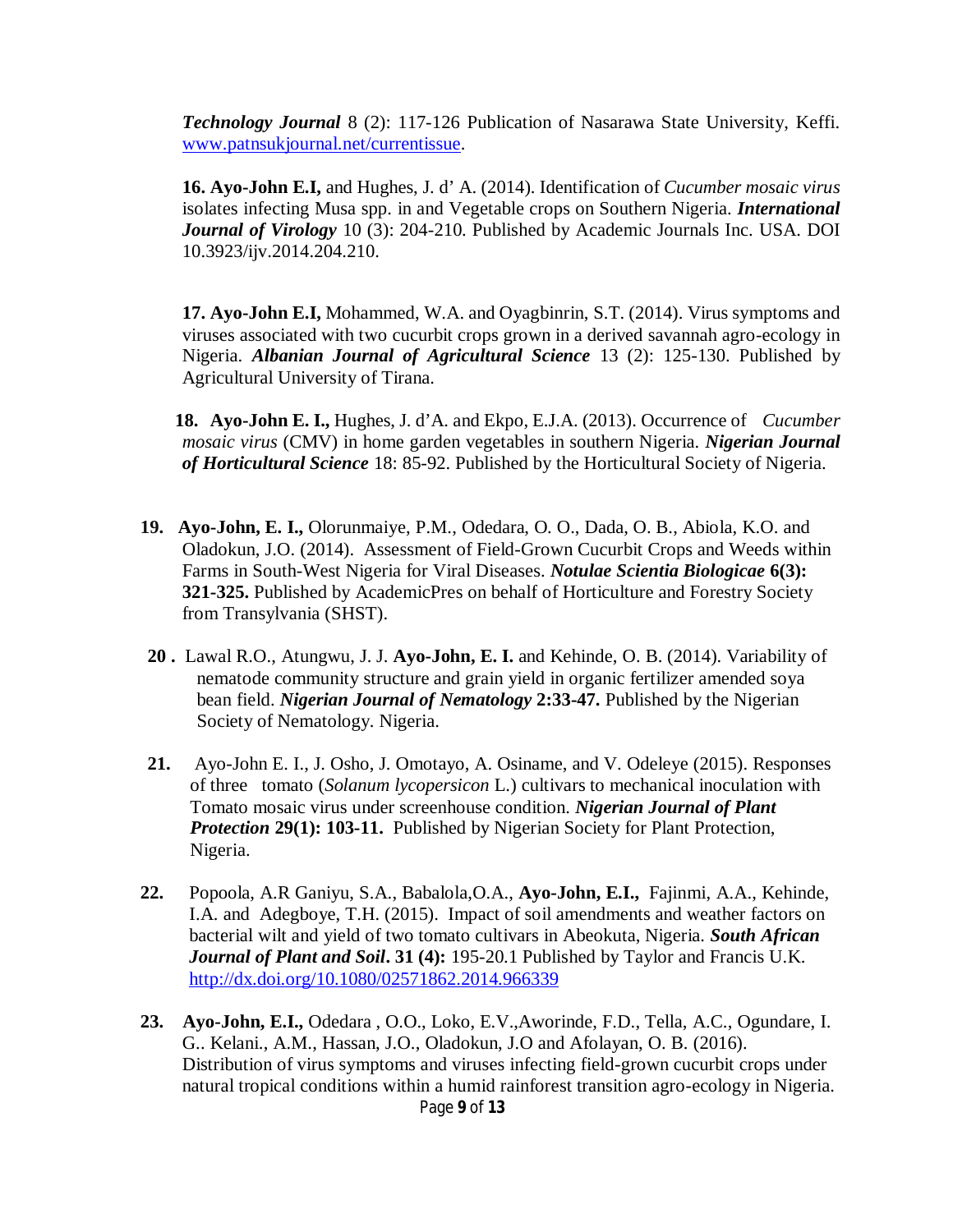*Annals of Tropical Research* **38[1]:10-18**. Published by Visayas State University, Philippines.

- **24.** Odedara, O.O., Ademolu, K.O. and **Ayo-John, E.I.** (2016). Prevalence of Rice Yellow Mottle Virus (RYMV) on Rice Plants Grown in Selected Farms in Ogun State: Preliminary Results. *Nigerian Journal of Biotechnology* **31: 96 –102.** Published by the Biotechnology Society of Nigeria. Nigeria. DOI:<http://dx.doi.org/10.4314/njb.v31i1.13>
- **25. Ayo-John, E. I.,** Oke E. A. and Odeyemi, I. S. (2017). Prevailing ambient conditions on the aphid population density and temporal virus disease spread in three (*Capsicum* spp. L.) cultivars grown in humid transition zone of Nigeria. *Nigerian Journal of Agriculture, Food and Environment* **13(2): 20-30.** Published by the University of Uyo, Nigeria.
- **26. Ayo-John E. I.** and Odedara, O. O. (2017). Serological detection of viruses affecting Tomato and Pepper in Southwest Nigeria and their Distribution. *Nigerian Journal of Biotechnology* **33:** Published by the Biotechnology Society of Nigeria. Nigeria.
	- **27. Ayo-John, E. I.,** M. O. Kazeem, A. H. Balogun, K. A. Oyebamiji, F. Y. Awoyungbo, O. I. Opanuga, G. A. Jowa and E. I. Ojeogwu (2017). Virus diseases of fruit vegetables crops in farms under fadama II project in Oyo State southwest Nigeria. *Journal of Agriculture, Forestry and Fisheries* **16(12): 115-120.** Published by the University of Benin, Benin City Nigeria.
	- 28. **Ayo-John, E. I.,** Akangbe B. O. Salako, S. A., Otusanya, M. O. and Odedara O. O. (2017). Virus occurrence in yam (Dioscorea spp) tubers and field leaf samples in a humid transition zone of Nigeria. Nigerian Journal of Agriculture, Food and Environment 13(2): 73-77. Published by University of Uyo, Nigeria.
- **29** Oladokun, J. O., **Ayo-John E.I.** and Odedara O. O. (2017). Influence of ambient ecology and and cypermethrin insecticide on aphid population, virus disease and yield of two tomato (*Solanum lycopersicon* L.) cultivars. *Nigerian Journal of Plant Protection*  31: Published by the Nigerian Society for Plant Protection.
- **30.** Arogundade, O., O. I. Aderonmu, J. O. Matthew, and **E.-I. Ayo-John (2018).** First Report of *Tomato mosaic virus* Isolated from *Solanum macrocarpon* in Nigeria. Plant disease. 102 (2): 458
- **(iii) Books**
	- Nil
- **(vi) Book Article or Chapter** Nil
	-
- **(v) Edited Conference proceeding**
	- **30. Dongo E. I.** and Ayodele, S.M. (1997). Fungal airspora of some selected localities in Delta State University, Abraka. *Bulletin of Science Association of Nigeria* 21: 9-14. S.H.O. Egbo (Eds.) Published SAN.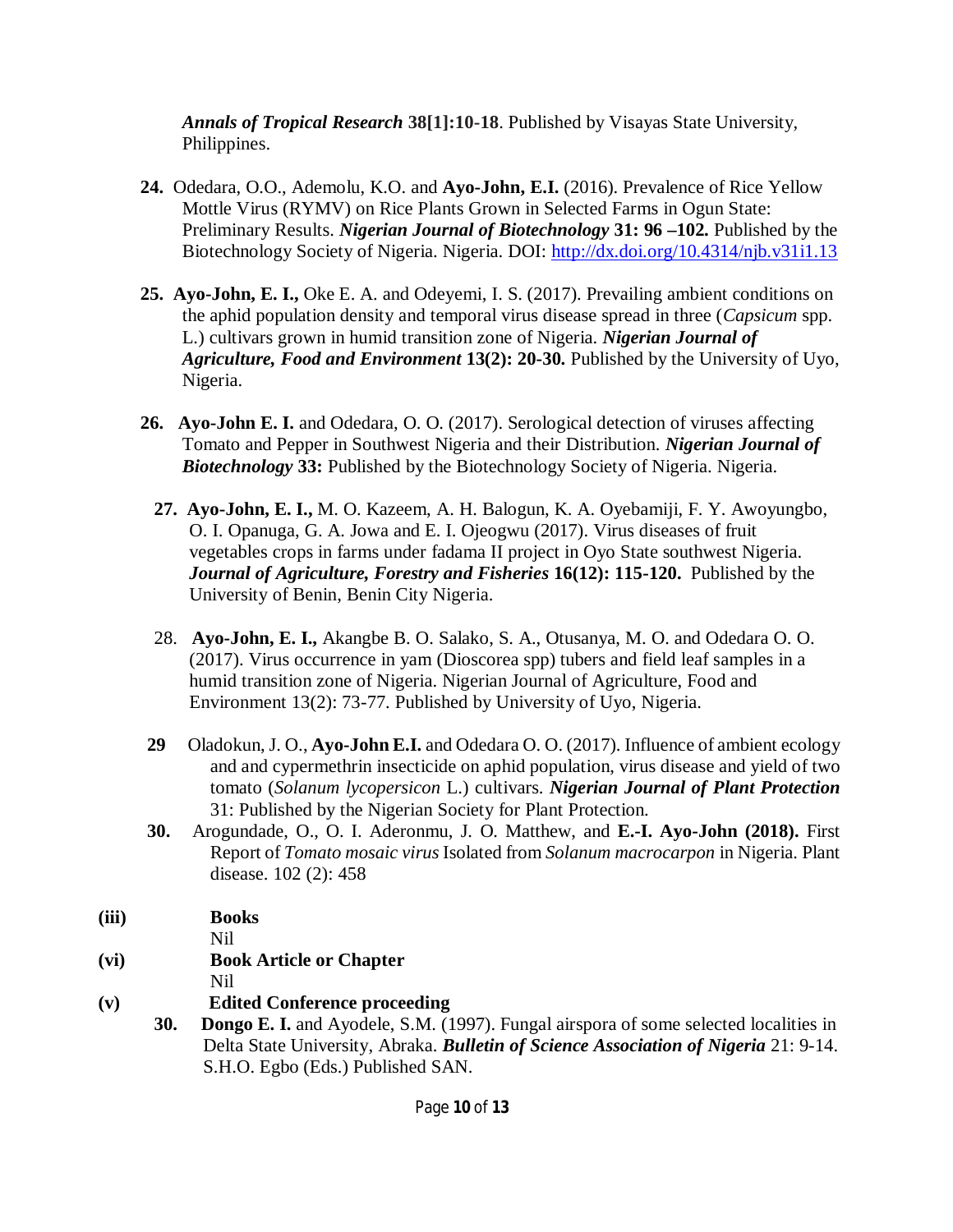- 31. Dede, A. P. O. and **Dongo E. I.** (2000). Seed-borne fungi and germinability of soya bean *Glycine max* (L.) Merril. *Gender and Science and Technology Africa regional Conference Proceedings (GASAT).* Pp 325-328. Published by GASAT.
- **32 Ayo-John, E. I.** and Beckley, A. E. (2012). Virus infections associated with seeds of three cowpea (*Vigna unguiculata* L. Walp.) cultivars grown in Nigeria. *Proceeding of the 25th Annual Conference of the Biotechnology Society of Nigeria* pp 26-31. V.B. Ogunleke, Olaniyi, O.O., Ogunsipe, A. and Agbu, J-F. (Eds). Published by BSN.
- **33 Ayo-John, E. I.,** O. O. Odedara and P.M. Olorunmaiye. (2012). Incidence and severity of virus symptoms on some field-grown Solanaceous fruit vegetable crops and associated weeds in Southwest Nigeria. *Proceeding of the 46th Annual Conference of the Agricultural Society of Nigeria*, pp 820-824. J.M. Jibrin, Hussaini M.A., Auwalu, B.M., Essiet E.U., Muhammad, I.R., Mohammed, S.G., Daneji, M.I., Garba, Y. and Pantami, S.A. (Eds.) Published by ASN.

### **(10) LOCAL CONFERENCES ATTENED WITH PAPERS READ (LAST 5 YEARS)**

- **(i) Ayo-John, E. I.,** Akinola, T. O. and Onyeanusi, H. C. (2020). Effects of pepper veinal mottle virus on the growth and yield of five tomato (*Solanum lycopersicum* L.) varieties under screenhouse condition. Annual conference of the Nigerian Society for Plant Protection held at the Helemah Arena and Event Centre along Aka Itiam Road, Uyo Akwa Ibom from March 15-19 2020
- **(ii)** Akanni, O. K., **Ayo-John, E. I.,** Pitan, O. R and Olorunmaiye, P. M (2020). Influence of ambient weather on population densities of virus vectors and disease incidence on okra (*Abelmoschus esculentus* l. Moench) grown in Abeokuta, southwest Nigeria. Annual conference of the Nigerian Society for Plant Protection held at the Helemah Arena and Event Centre along Aka Itiam Road, Uyo Akwa Ibom from March 15-19 2020
- **(iii)** Aremu, E. I., **Ayo-John, E. I.,** Afolabi, C. G., Oduwaye, O. A. and Utomi, E. D. (2020). Relationships between ambient weather conditions and viral diseases, aphid population density and yield of pepper intercropped with three spicy crops. Annual conference of the Nigerian Society for Plant Protection held at the Helemah Arena and Event Centre along Aka Itiam Road, Uyo Akwa Ibom from March 15-19 2020
- **(iv)** Mgbor, U. F. and **Ayo-John E. I.** (2018). Effects of some selected botanicals in the control of aphid transmitted viruses of tomato (*Solanum lycopersicum* l.) on the field. Annual conference of the Nigerian Society for Plant Protection held at the Federal University Oye-Ekiti, April 7-12, 2019.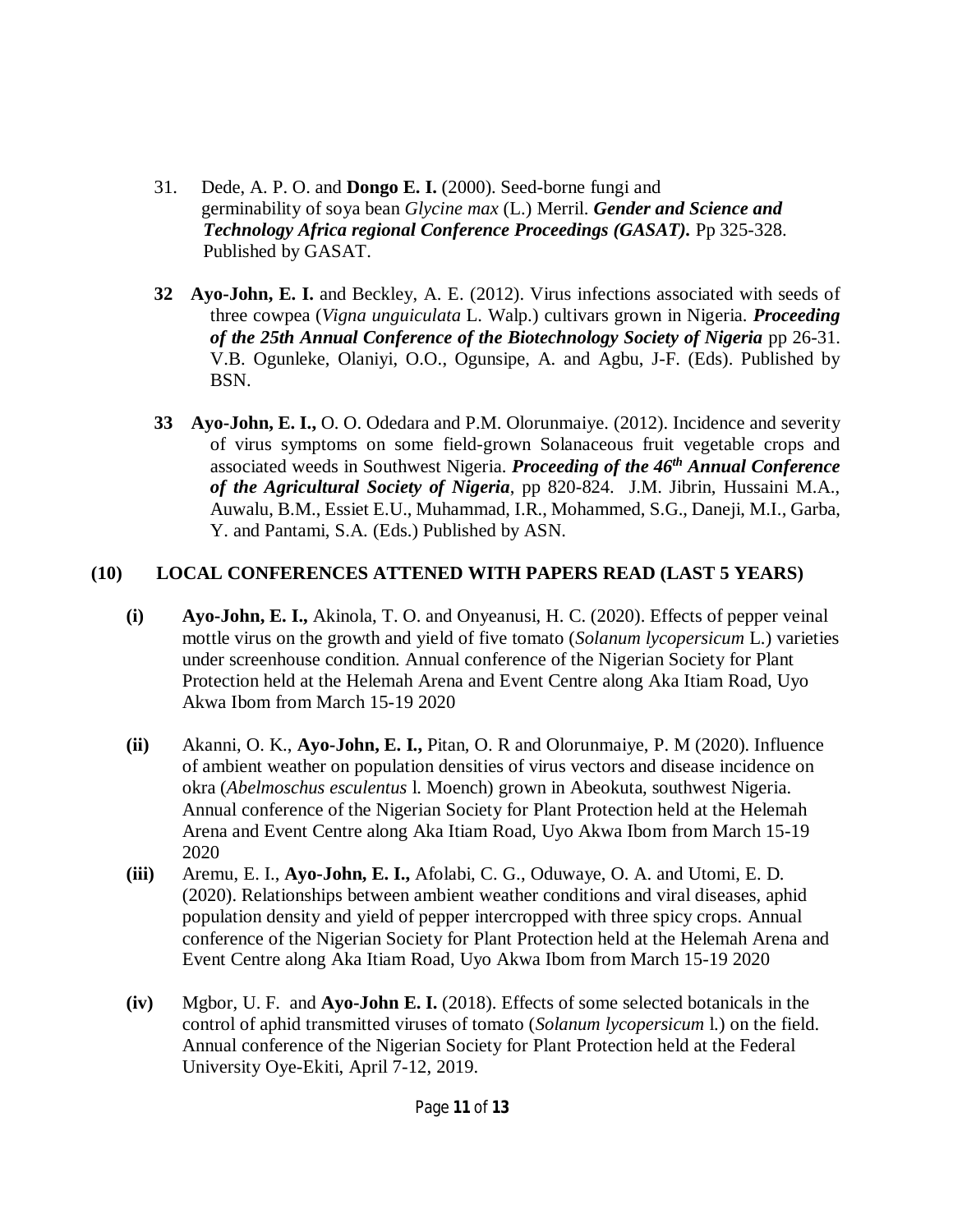- **(v) Ayo-John, E. I.,** Onyeanusi, H.C., and Arogundade, O. (2019). Evaluation of three botanicals against aphid vectors and viral diseases of pepper (*Caspicum annuum* **L.).**  Annual conference of the Nigerian Society for Plant Protection held at the Federal University Oye-Ekiti, April 7-12, 2019.
- **(vi) Ayo-John\* , E. I.** and Akinola, T. O. (2018). Effects of *Pepper veinal mottle virus* (Genus: *Potyvirus*) on the growth and yield of five tomato (*Solanum lycopersicum* L. ) cultivars. Annual conference of the Nigerian Society for Plant Protection held at the University of Ibadan, Ibadan, April 22-26
- **(vii) Ayo-John, E.I.** and Akanni, K.O. (2017)**.** Assessment of yam (Dioscorea spp) setts and on leaves during subsequent growth for carryover viruses and natural infections on the field. Annual conference of the Nigerian Society for Plant Protection held at the Federal University of Agriculture, Makurdi, March 12-16, 2017.
- **(viii) Ayo-John,** E.I. and Ojeogwu, E. I. (2016). Virus of vegetable crops in selected Local Government Areas in Oyo State. Annual conference of the Nigerian Society for Plant Protection held at the Ahmadu Bello University Zaria, March 20-24, 2016.
- **(ix) Ayo-John, E.I.** and Akanni, K.O. (2016)**.** Influence of cypermethrin application and varying okro/maize intercrop at varying plant densities on virus diseases, vectors and yield of okra. Annual conference of the Nigerian Society for Plant Protection held at the Ahmadu Bello University Zaria, March 20-24, 2016.
- **(x) Ayo-John, E.I.,** Pitan, O. R. and Akanni, K.O. (2016). Effects of sequential arrangements of okra intercropped with maize and cypermethrin application on virus vectors and diseases ans yield of okra in a sub humid environment.  $47<sup>th</sup>$  Annual conference of the Nigerian Entomological Society held at the University of Ilorin, Ilorin, October 2016.
- **(xi) Ayo-John, E.I.,** and Oladokun J.O. (2015). Influence of ambient ecology on incidences of vectors and viral diseases in four tomato cropping systems. Annual conference of the Nigerian Society for Plant Protection held at Raw Materials Development Council (RMRDC), Abuja. March 17-20 2015.
- **(xii) Ayo-John, E.I**. and Oke, E.A. (2015). Virus spread and influence of ambient ecology on incidences of aphid vector and viral disease in two pepper species grown in a derived savanna agro-ecology. Annual conference of the Nigerian Society for Plant Protection held at Raw Materials Development Council (RMRDC), Abuja. March 17-20 2015.